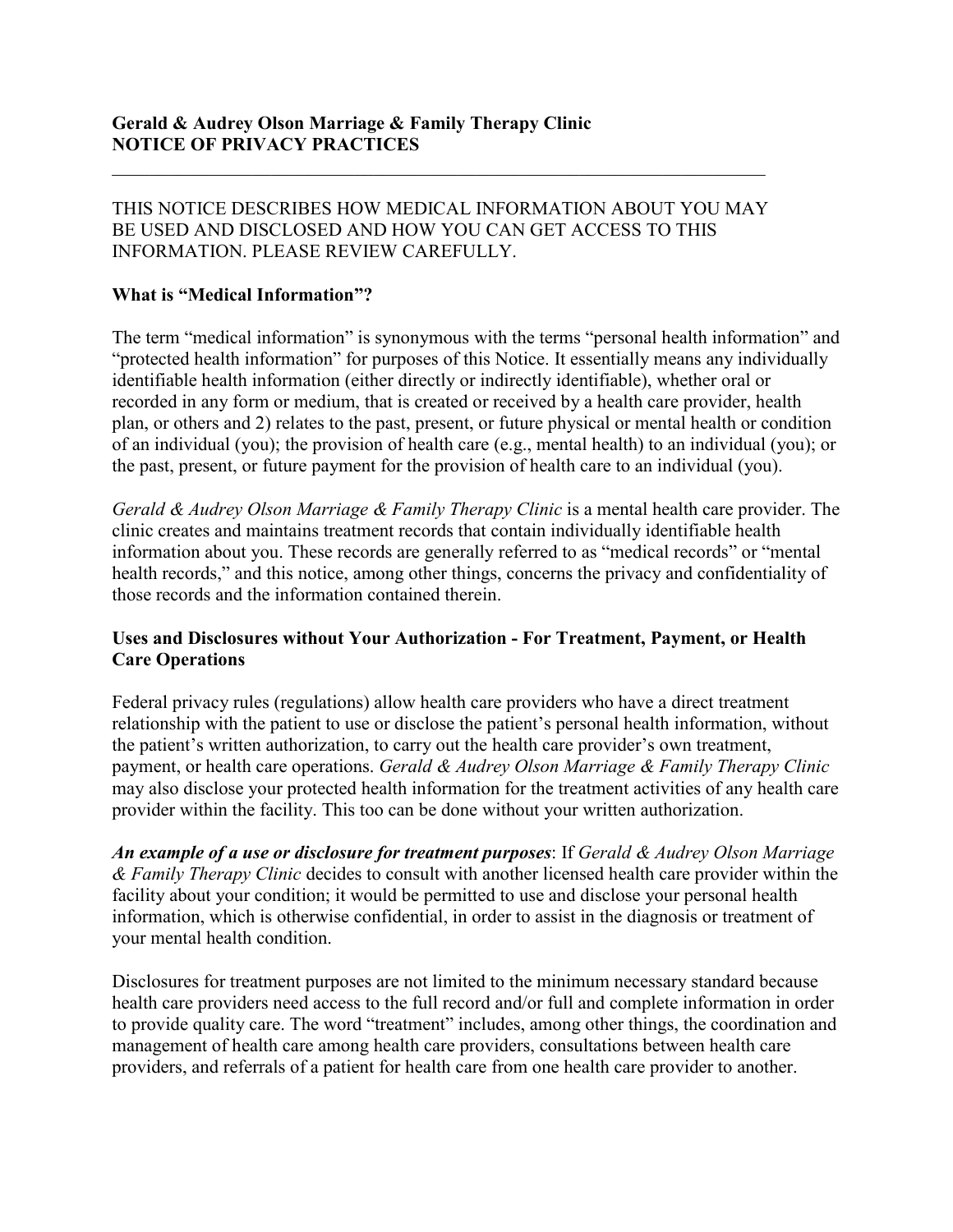Other Uses and Disclosures without Your Authorization:<br> *Gerald & Audrey Olson Marriage & Family Therapy Clinic* may be required or permitted to<br>
disclose your personal health information (e.g., your mental health records) Other Uses and Disclosures without Your Authorization:<br>Gerald & Audrey Olson Marriage & Family Therapy Clinic may be required or permitted to<br>disclose your personal health information (e.g., your mental health records) wit Other Uses and Disclosures without Your Authorization:<br>
Gerald & Audrey Olson Marriage & Family Therapy Clinic may be required or permitted to<br>
disclose your personal health information (e.g., your mental health records) **Other Uses and Disclosures without Your Authorization:**<br>
Gerald & Audrey Olson Marriage & Family Therapy Clinic may be required or permitted to<br>
disclose your personal health information (e.g., your mental health records be made: 1) If disclosure is compelled by a court pursuant to a subpoena for the and the step of the step of the sydem space of the sydem space of the sydem space of the sydem space of the following circumstances are examples of wh ner Uses and Disclosures without Your Authorization:<br>
and & Audrey Olson Marriage & Family Therapy Clinic may be required or permitted to<br>
close your personal health information (e.g., your mental health records) without y

- 
- of adjudication pursuant to its lawful authority.
- and Disclosures without Your Authorization:<br>
and & Audrey Olson Marriage & Family Therapy Clinic may be required or permitted to<br>
close your personal health information (e.g., your mental health records) without your writt Uses and Disclosures without Your Authorization:<br>  $\&$  Audrey Olson Marriage  $\&$  Family Therapy Clinic may be required or permitted to<br>
your personal health information (e.g., your mental health records) without your wri Uses and Disclosures without Your Authorization:<br>  $\&$  *Audrey Olson Marriage*  $\&$  *Family Therapy Clinic* may be required or permitted to<br>
your personal health information (e.g., your mental health records) without your Uses and Disclosures without Your Authorization:<br>  $\&$  Audrey Olson Marriage  $\&$  Family Therapy Clinic may be required or permitted to<br>
your presonal health information (e.g., your mental health records) without your wri 1) If disclosures without Your Authorization:<br>
and & Audrey Olson Marriage & Family Therapy Clinic may be required or permitted to<br>
loos your personal health information (e.g., your mental health records) without your writ Fraction Uses and Disclosures without Your Authorization:<br>
and & Audrey Olson Marriage & Family Therapy Clinic may be required or permitted to<br>
close your personal health information (e.g., your mental health records) wit lses and Disclosures without Your Authorization:<br>
& Audrey Olson Marriage & Family Therapy Clinic may be required or permitted to<br>
your personal health information (e.g., your mental health records) without your written<br>
a Uses and Disclosures without Your Authorization:<br>  $\&$  Audrey Olson Marriage  $\&$  Family Therapy Clinic may be required or permitted to<br>
your personal health information (e.g., your mental health records) without your wri designates while a court rate infinite term in the set of the mass of the set of the set of the set of the set of the set of the set of the set of the set of the set of the set of the set of the set of the set of the set and & Audrey Olson Marriage & Family Therapy Clinic may be required or permitted to<br>color your personal health information (e.g., your mental health records) without your vritten<br>oroization. The following circumstances ar From the following eiteration (weight) was controlled by a board of the mandatory reporting of child abuse is compelled by a court pursuant to an order of that court.<br>
2) If disclosure is compelled by a board, commission, 1) If disclosure is compelled by a court pursuant to an order of that court.<br>
2) If disclosure is compelled by a board, commission, or administrative agency for purposes<br>
3) If disclosure is compelled by a party to a proce 9) I disclosure is compelled by a board, commission, or administrative agency for purposes<br>
2) If disclosure is compelled by a board, commission, or administrative agency for purposes<br>
3) If disclosure is compelled by a p readoming to a complete of the mandatory experimental condition and of adjudication pursuant to its lawful authority.<br>If disclosure is compelled by a party to a proceeding before a court or administrative agency pursuant t readying the determine that a subpendiation of the same and the control of the detection of the same of the same of the same form and the are the same of the records), notice to appear, or any provision authorizing discove
- an investigative subpoena issued pursuant to its lawful authority.
- 2) If disclosure is compelled by the fact that you are in such annihilated in the factorship of the compenent or any provision authorizing discovery in a proceeding before econts), notice to appear, or any provision autho experiment to a tomposition and the specifical violence of the commit of the commit of a commission and the physical violence of H disclosure is compiled by a board, commission, or administrative agency pursuant to an inve victions, notice to supperty and in providing the control and a court or administrative agency.<br>
If disclosure is compelled by a board, commission, or administrative agency of the disclosure is compelled by a board, commis 11) If disclosure is compelled by a board, commission, or administrative agency pursuant to<br>
21) If disclosure is compelled by a board, commission, or administrative appear<br>
55) If disclosure is compelled by an arbitrator
- enforcement agency.
- according to Iowa code.
- according to Iowa code.
- 
- 
- to determine the cause of your death.
- 3) If disclosure is compelled by the particular or arbitration panel, when arbitration is law<br>In the last particular particular or arbitration panel, when arbitration is<br>for mental health records), or any other provision Protonant or conspirate or in which and the contraction and the steamed alternative and the disclosure is competed by either party, pursuant to a subpoena dues is compton above the mean health records, or any other provisi now we consider the may represent the weaker heat in the service of interest to the forematal health records), or any other provision authorizing discovery in a proceeding before an arbitrator or arbitration panel.<br>He disc When the means (well also the mean the product and the substrated. The selection and the following and the following energy. If disclosure is compelled by a search warrant lawfully issued to a governmental law are<br>enforcem 13) If disclosure is compelled by a search warrant lawfully issued to a governmental law<br>
enforcement agency.<br>
The disclosure is compelled by the mandatory reporting of child abuse and neglect<br>
according to lowa code.<br>
13) and the webside of the mandatory percel of system and a state of the selection and the procedure is compelled by the mandatory reporting of child abuse and neglect If disclosure is compelled by the mandatory reporting of e
- licensure or disciplinary actions.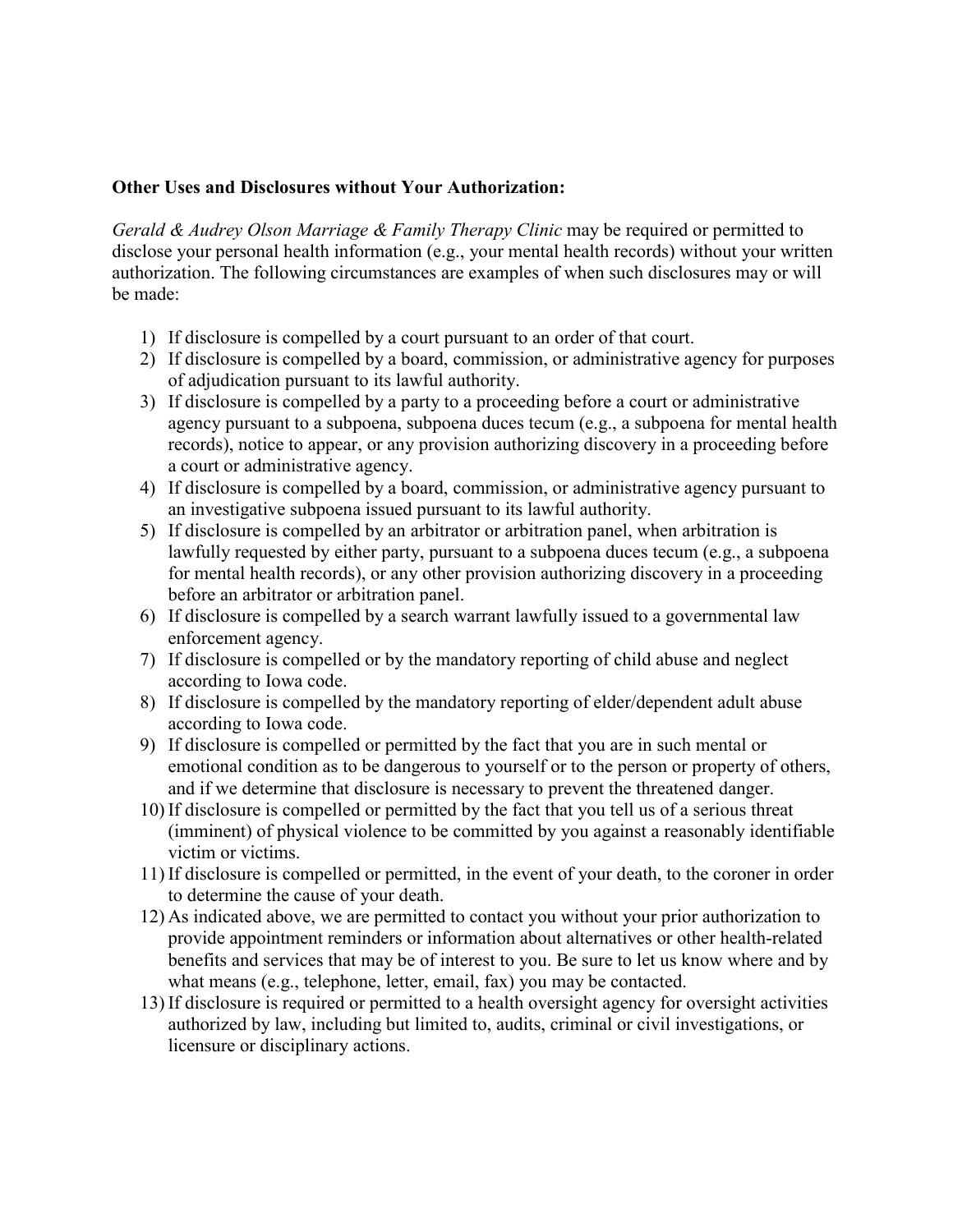- 14) If disclosure is compelled by the U. S. Secretary of Health and Human Services to<br>investigate or determine my compliance with privacy requirements under the federal<br>regulations (the "Privacy Rule").<br>15) If disclosure i If disclosure is compelled by the U. S. Secretary of Health and Human Services to<br>investigate or determine my compliance with privacy requirements under the federal<br>regulations (the "Privacy Rule").<br>If disclosure is other regulations (the "Privacy Rule").
- 

14) If disclosure is compelled by the U. S. Secretary of Health and Human<br>investigate or determine my compliance with privacy requirements une<br>regulations (the "Privacy Rule").<br>15) If disclosure is otherwise specifically r 14) If disclosure is compelled by the U. S. Secretary of Health and Human Services to<br>investigate or determine my compliance with privacy requirements under the federal<br>regulations (the "Privacy Rule").<br>If disclosure is o 14) If disclosure is compelled by the U.S. Secretary of Health and Human Services to<br>investigate or determine my compliance with privacy requirements under the federal<br>regulations (the "Privacy Rule").<br>15) If disclosure i 14) If disclosure is compelled by the U. S. Sceretary of Health and Human Services to<br>investigate or determine my compliance with privacy requirements under the federal<br>regulations (the "Privacy Rule").<br>15) If disclosure 14) If disclosure is compelled by the U. S. Secretary of Health and Human Services to<br>investigate or determine my compliance with privacy requirements under the federal<br>regulations (the "Privacy Rule").<br>15) If disclosure 14) If disclosure is compelled by the U. S. Secretary of Health and Human Services to<br>investigate or determine my compliance with privacy requirements under the federal<br>regulations (the "Privacy Rule").<br>If disclosures is 14) If disclosure is compelled by the U. S. Secretary of Health and Human Services to<br>investigate or determine my compliance with privacy requirements under the federal<br>regulations (the "Privacy Rule").<br>15) If disclosure 14) If disclosure is compelled by the U. S. Secretary of Health and Human Services to<br>investigate or determine my compliance with privacy requirements under the federal<br>15) If disclosure is otherwise specifically required 14) If disclosure is compelled by the U. S. Secretary of Health and Human Services to<br>investigate or determine my compliance with privacy requirements under the federal<br>regulations (the "Privacy Rule").<br>IS if disclosure i 14) If disclosure is compelled by the U. S. Secretary of Health and Human Services to<br>investigate or determine my compliance with privacy requirements under the federal<br>regulations (the "Privacy Rule").<br>The disclosure is 14) If disclosure is compelled by the U. S. Secretary of Health and Human Services to<br>investigate or determine my compliance with privacy requirements under the federal<br>regulations (the "Privacy Rule").<br>15) If disclosure 14) If disclosure is compelled by the U.S. Secretary of Health and Human Services to<br>
investigate or determine my compliance with privacy requirements under the federal<br>
regulations (the "Privacy Rule").<br>
15) If disclosur 14) If disclosure is compelled by the U.S. Secretary of Health and Human Services to investigate or determine my compliance with privacy requirements under the federal TsJ If disclosure is otherwise specifically required 14) If disclosure is compelled by the U. S. Secretary of Health and Human Services to<br>investigate or determine my compliance with privacy requirements under the federal<br>regulations (the "Privacy Rule").<br>15) If disclosure 14) If disclosure is compelled by the U. S. Secretary of Health and Human Services to<br>investigate or determine my compliance with privacy requirements under the federal<br>regulations (the "Privacy Rule").<br>15) If disclosure *i* in consideration (without interaction) with the "Privacy Rule").<br>
investigate or determine my compliance with privacy requirements under the federal<br>
regulations (the "Privacy Rule").<br>
FLEASE NOTE: The above list is n accomplished that the victorial of the method of the minimum of the minimum energy of the use or disclosures of the use of the use of the use of the use of the use of the use of the use of the use of the use of the use of **19.** The discussion of the state is the state of the minimum excession and the minimum of the request As mentioned above, in the section dealing with uses of the request of the request of the request of the request of th **PLATSE NOTE:** The above list is not an exhaustive list, but informs you of most circumstances when disclosures without your written authorization may be made. Other uses and disclosures will generally (but not always) be **PLEASE NOTE:** The above list is not an exhaustive list, but informs you of most circumstances<br>will giorcling wis sindosures without your written authorization may be made. Other uses and disclosures<br>will generally (but n **EVALUAT THE SECT CONSERV AS METATIF AND MANUAL SECTION THEORY OF STAND THEORY AND SURFACT THEORY (NO THEORY IN THEORY (1) THEORY (THEORY INTERFERENCT) WITHEON THEORY (THEORY TROUGH) THEORY (THEORY TROUGH) THEORY (THEORY** will generally (but not always) be made any alway with your written authorization, even though<br>will generally (but not always) be made only with your written authorization, even though<br>redetal privacy regulations or state Facturing the care is treatment with the most interval in the system of the limit of the more provider anthosized in the more interval in the simple scene is set of sectosures without your antibotization. Uses or disclosu to information in order to provide quality care. Trues and the right to revoke an authorized to the right to requested received in the right to revoke an authorization in reliance on your written authorization.<br>
Tright to revoke an authorization is also limited if the a bead to revolution about the authorization is also limited if the authorization was obtained as a<br>photo revolution is also limited if the authorization was obtained as a<br>non of obtaining insurance coverage for you. If Iow For a constraint and the fight to requested restrictions. The consideration was some that the fight care and the fight care of the care of the care of the care of the care of the care of the care of the care of the care of represent the fight to the right to request per server and performance of the fight of the methanic methan the federal "Privacy Rule" does, or if Iowa law gives you greater rights than the format rule does with respect to Fact the consideration is the set of the set of the agree of the agree of the agree of the agree of the rapy Clinic with a bide by love also. Therapy Clinic with a bide by love and the formation (without your reubroiratio 2) You have the right to receive the use of the confidential communications of the right the infinite of the right to receive confidential comparation (which there are the receive confidential computed the minimum necessa information from the state of the use or disclosure. Similarly, when *Gerald & Audrey*<br>islish the intended purpose of the use or disclosure. Similarly, when *Gerald & Audrey*<br>darriage & *Family Therapy Clinic* requests yo 3) *Sourier in the triesting the control and the right to inspect and coverage de Family Therapy Clinic requests your presonal health information from<br>the rhealth care provider, health plan or health eare clearnighouse, w* 

## Your Rights Regarding Protected Health Information:

- restriction.
- 
- absolute the minimum meassary to accomplish the intended purpose is not<br>health care provider, health plan or helath care clearinghouse, we will make an effort to<br>the information requested to the minimum meessary to accomp near a constrained with the section deliably with user of the interact of pure information requested to the minimum necessary to accomplish the interacted purpose of test mentioned above, in the section dealing with uses and the method and the section dealing with uses or disclosures for treatment<br>accel. As mentioned above, in the section dealing with uses or disclosures for treatment<br>are are "minimum necessary" standard does not apply to et the "minimum mecessary" standard alones any standard consideration of the canonical and the minimum mecessary" standard does not apply to disclosures to or requests by a rare provider for treatment purposes because heal (*i*, to minution frocessor is valuated considered by the discussion of required provider for treatment purposes because health care providers need complete access<br>mation in order to provide quality care.<br>
Eights Regardin document of vectain expressive occurred means and disclosures of protects and the protect and the protect and the protect and the protect and the representing of a protected health information about you, such as those nec